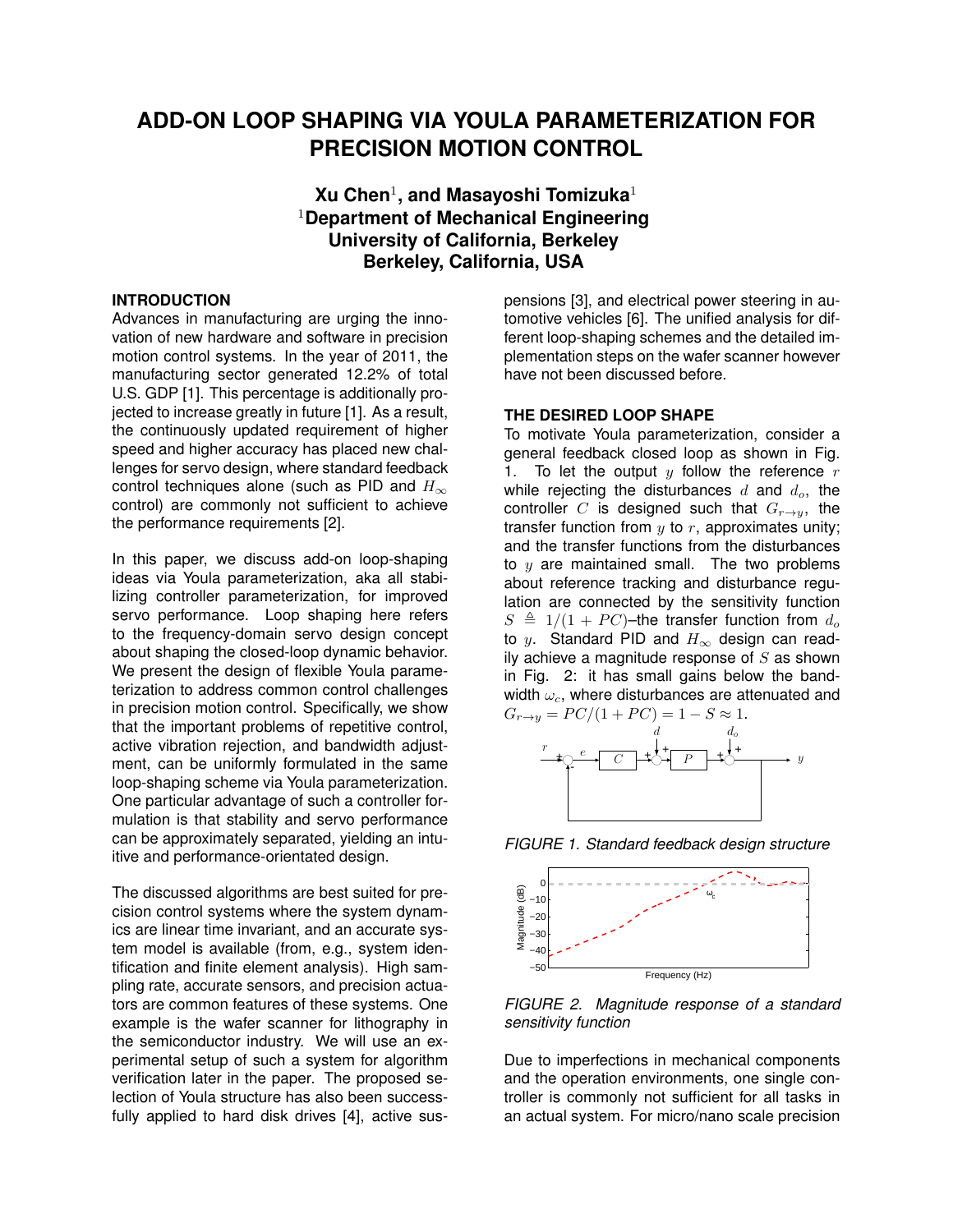servo, feedback design has to be customized as much as possible by considering characteristics of the disturbance and the control task. Fig. 3 shows an example loop shape that is customized for enhanced servo performance at a local frequency region. The solid line is from a standard design. The dashed/dotted lines are the modified versions. Following the preceding discussions, in the notch-shape region around 900 Hz, disturbances will be strongly attenuated and reference components will be followed at an improved accuracy. In this example we have just one notch shape. More may be required for multiple disturbance rejection and reference enhancement. Such a concept is not unknown in control engineering. However, *the levels of design intuition*, *achievable performances*, *stability requirements*, *and algorithm flexibility differ greatly in different controller constructions*.



*FIGURE 3. A sample customized loop shape*

Among the set of all controllers that stabilize the plant, it is desired to choose the best possible design for implementation. Youla parameterization provides a convenient way to realize this concept.

**Theorem 1** *Define the set S:={stable, proper, and rational transfer functions}. A single-input* $single$ -output system  $P(z^{-1})$  can be parame*terized as*  $P(z^{-1}) = N(z^{-1})/D(z^{-1})$ , where  $N(z^{-1})$  and  $D(z^{-1})$  are coprime over S, mean*ing there exists*  $U(z^{-1})$ ,  $V(z^{-1})$  *in S such that*  $U(z^{-1})N(z^{-1}) + V(z^{-1})D(z^{-1}) = 1$ . If  $P(z^{-1})$ *can be stabilized by a negative feedback controller*  $C(z^{-1}) = X(z^{-1})/Y(z^{-1})$ , with  $X(z^{-1})$ *and*  $Y(z^{-1})$  *coprime over S, then* any stabilizing feedback controller *can be parameterized as*

$$
\frac{X(z^{-1}) + D(z^{-1})Q(z^{-1})}{Y(z^{-1}) - N(z^{-1})Q(z^{-1})}, \ Q(z^{-1}) \in \mathbf{S}.
$$
 (1)

This powerful concept suggests us the following design concept for precision motion control: (i) design first a baseline controller that satisfies the performance requirement under basic operations (e.g., one that achieves a common loop shape as shown in Fig. 2); (ii) apply Youla parameterization and introduce a customized  $Q(z^{-1})$  to modify the servo loop under different servo requirements.

#### **CUSTOMIZED YOULA PARAMETERIZATION FOR PRECISION MOTION CONTROL**

By adopting the concept of Youla parameterization, we obtain very simple *stability requirements* (just need Q to be stable) and strong *algorithm flexibility* (all controllers can be parameterized by (1)). This section discusses further customizations to extend the *design intuition* and *achievable performance*. A realization of the control scheme using controller (1) is shown in Fig. 4. Three sets of elements need to be constructed to close the loop: the design of the baseline controller  $C(z^{-1})$ , the plant parameterization, and the choice of  $Q(z^{-1})$  in (1). In the context of precision motion control, we propose the following design steps:



*FIGURE 4. Block diagram of the feedback control system with Youla parameterization*

*step 1*: use standard loop-shaping techniques such as PID, lead-lag, or  $H_{\infty}$  control to design a stable  $C(z^{-1})$  for a baseline servo loop. The controller coprime factorization can then be simply chosen as  $X(z^{-1}) = C(z^{-1})$  and  $Y(z^{-1}) = 1$ in Fig. 4. Besides its simplicity, such a factorization brings increased design and tuning intuitions. Noting that  $Y(z^{-1}) = 1$ , if we lump all disturbances at the plant input, then the purpose of the customized Youla parameterization is to use the output of  $Q$  (the signal denoted by  $c$  in Fig. 4) to approximate  $-d$  for disturbance cancellation. The output of  $Q$  can thus serve as an observed disturbance signal for algorithm verification and tuning. For instance, when testing the system offline via simulation, we can compare c and  $-d$  to see if they match before closing the switch after the Q block. In the reference-tracking case, when there is imperfect tracking, the signal  $c$  can serve to explain the equivalent disturbance for identifying the critical errors.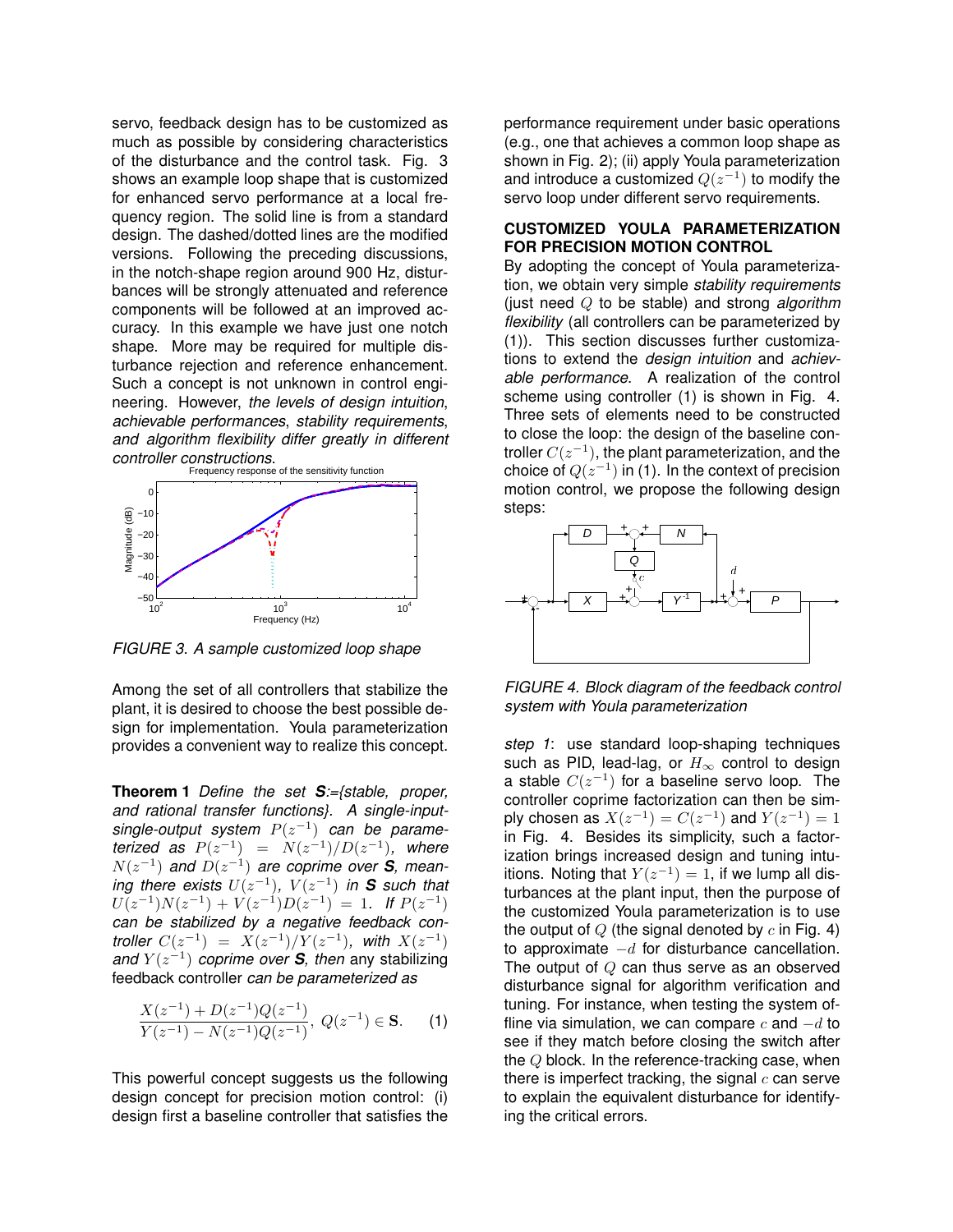*step 2*: factorize the discrete-time plant model by

$$
P(z^{-1}) = z^{-m} P_n(z^{-1}) = z^{-m} / P_n^{-1}(z^{-1}) \quad \text{(2)}
$$

so that  $N(z^{-1}) = z^{-m}$  and  $D(z^{-1}) = P_n^{-1}(z^{-1})$ in Fig. 4. Here  $P_n^{-1}(z^{-1})$  should be stable for a valid coprime factorization. This is usually easy to satisfy for motion control systems. If the inverse plant is indeed unstable, we can use a stable version to approximate it. As a design example that will be used in the case-study section, if

$$
P(z^{-1}) = z^{-2} \frac{3.4766 \times 10^{-7} (1 + 0.8z^{-1})}{(1 - z^{-1})^2}
$$
 (3)

then  $P_n^{-1}(z^{-1}) = (1 - z^{-1})^2/3.4766 \times 10^{-7}/(1 +$  $(0.8z^{-1})$ , whose poles are already inside the unit circle. Hence we can choose the following coprime factorization  $N(z^{-1}) = z^{-2}$ ,  $D(z^{-1}) =$  $(1-z^{-1})^2/[3.4766\times10^{-7}(1+0.8z^{-1})].$ 

*step 3*: with the discussed choices of  $X(z^{-1})$ ,  $Y(z^{-1}), N(z^{-1}),$  and  $D(z^{-1}),$  the extended feedback controller in (1) becomes  $\tilde{C}(z^{-1})$  =  $[C(z^{-1})+P_n^{-1}(z^{-1})Q(z^{-1})]/[1-z^{-m}Q(z^{-1})]$ . Using (2) and after some algebra, we can derive the new sensitivity function

$$
\tilde{S}(z^{-1}) = \frac{1}{1 + P(z^{-1})\tilde{C}(z^{-1})} = \frac{1 - z^{-m}Q(z^{-1})}{1 + P(z^{-1})C(z^{-1})}
$$
\n(4)

Although multiple elements have been added to the baseline loop, (4) is quite simple as it differs from the original sensitivity function  $S(z^{-1})=$  $1/(1+P(z^{-1})C(z^{-1}))$  only by a multiplicative term  $1-z^{-m}Q(z^{-1})$ . To introduce small magnitude response in Fig. 2, we just need to design  $Q(z^{-1})$ such that  $1-e^{-j\omega m}Q(e^{-j\omega})$  has low gains at the interested frequency region. This helps to provide intuitive designs that reach high achievable performances. Well-formulated tools such as internal model principle, Diophantine/Bezout equation, and convex optimization can be applied to design  $Q(z^{-1})$  [3-6]. Relevant examples for precision motion control include:

(i) Active vibration rejection: although precision systems commonly include vibration-absorbing elements such as vibration isolation tables, passive damping and spring elements have a physical bandwidth above which they can not respond fast enough for energy absorption. There are also environmental disturbance that heavily depends on the operation condition and can even be timevarying. The loop shape in Fig. 3 suits for at-

tenuating these vibrations actively from the control perspective. The different attenuation levels in the dash/dotted lines can be easily achieved by configurations in  $Q(z^{-1})$ . Additionally, we can observe that, when strongly attenuating disturbances at a local frequency region, the sensitivity function  $S$  did not have visible large amplification at other frequency regions. The essential design in this scheme is to assign  $1-z^{-m}Q(z^{-1})$ a notch-filter structure. Depending on the width of the desired notch, we can classify the problem to rejections of narrow-band disturbances [3,4] and general band-limited vibrations [6].

(ii) Repetitive control: this is common in manufacturing process where the majority of operations are repetitive. From Fourier series theory, any periodic disturbance or reference can be decomposed to summations of sinusoidal components at multiples of a fundamental frequency. For the feedback loop to have enhanced servo performance at these repetitive frequencies, we can let  $1-z^{-m}Q(z^{-1})$  have a comb shape in the magnitude response (see Fig. 6). This can be achieved by careful pole-zero placement in  $1-z^{-m}Q(z^{-1}),$ via internal model principle [5].

(iii) Bandwidth extension: if the original baseline design  $C(z^{-1})$  is too conservative, the proposed scheme can serve as a bandwidth-extension element. This can be readily done by assigning a low-pass filter structure to  $Q(z^{-1})$ , which will make  $1 - z^{-m} Q(z^{-1})$  a high-pass filter.

# **CASE STUDY ON A WAFER SCANNER**

Successful implementations of vibration rejection, repetitive disturbance cancellation, and periodic trajectory tracking have been obtained on a waferscanner testbed as shown in Fig. 5. This is an essential equipment in the semiconductor indus $try.<sup>1</sup>$  Due to limited space, we discuss below details about just the periodic tracking results on the reticle stage.

The plant has a continuous-time model  $P(s) =$  $1/(0.2556s^2 + 0.279s)$ . After discretization at a sampling time of  $T_s = 0.4$  ms, the zero-orderhold equivalent of  $P(s)$  has the structure of  $k(z +$  $1/[(z(z-1)^2]$ , where k is a constant. Due to computation delays and signal processing, there is an additional one-step delay for  $P(z^{-1})$ . The zero at  $-1$  makes the nominal inverse of  $P(z^{-1})$ 

<sup>&</sup>lt;sup>1</sup>There are two stages in the system: a wafer stage and a reticle stage, both capable of two-DOF plane motions. In the testbed one axis is set up in each stage for algorithm test.